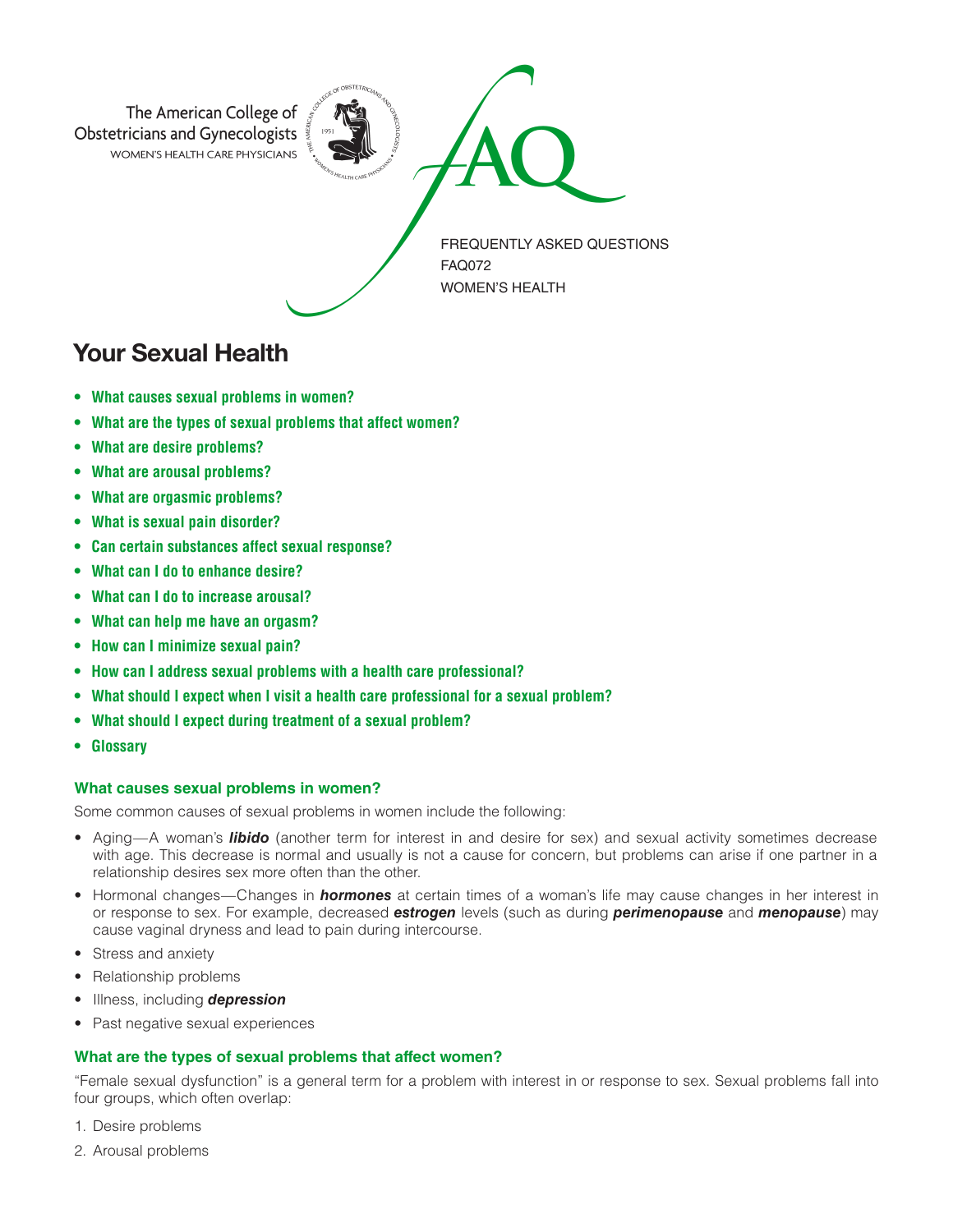- 3. Orgasmic problems
- 4. Sexual pain disorder

## **What are desire problems?**

Lack of desire is the most common sexual concern reported by women. A lack of desire before having sex is normal for some women. They may not feel that they want to have sex until they begin to engage in sexual activity and become aroused. A lack of desire is considered a disorder when a woman

- does not want to engage in any type of sexual activity, including *masturbation*
- does not have (or has very few) sexual thoughts or fantasies
- is worried or concerned about these issues

#### What are arousal problems?

Arousal is the name given to the physical and emotional changes that occur in the body as a result of sexual stimulation. Arousal can be affected by many things, including medications, alcohol, smoking, illegal drug use, and medical conditions. Anxiety, stress, problems with your partner, and past negative sexual experiences also can cause arousal difficulties.

#### **What are orgasmic problems?**

Not having an *orgasm* during sexual activity may not be a problem. Sharing love and closeness without having an orgasm is satisfying for many women. Other women may feel that not having an orgasm is a problem. They may want to find a solution.

Women with orgasmic disorders may never have had an orgasm from sexual encounters, or they may have had orgasms at one time but no longer have them, despite healthy arousal. The intensity of orgasm may have decreased, which can occur with age.

Orgasmic disorder may be caused by a poor body image or a fear of losing control. It also may occur when a woman does not trust her partner. It is common for women who do not have orgasms to have arousal problems.

#### **What is sexual pain disorder?**

Painful sex may be a lifelong or short-term condition. Pain that occurs during sexual activities other than intercourse is called "noncoital sexual pain disorder." Pain during intercourse is called *dyspareunia*. Most sexually active women have had pain during sex at some point in their lives. If it occurs often or is severe, a woman should see her health care professional (see [FAQ020 When Sex Is Painful](https://www.acog.org/Patients/FAQs/When-Sex-Is-Painful)).

#### **Can certain substances affect sexual response?**

Smoking, alcohol, and drugs can affect sexual response for both women and men. Smoking can slow down blood flow in the sexual organs and cause arousal problems. Alcohol and drugs affect how your body responds. A good first step in addressing sexual problems is to stop or limit smoking and the use of drugs or alcohol.

#### **What can I do to enhance desire?**

- Address and work toward resolving relationship concerns, stresses, and misunderstandings about sex as well as other issues that may be affecting you and your partner.
- Focus less on intercourse and more on intimacy.
- Improve your sex knowledge and skills.
- Make time for sexual activity and focus on enjoyment and pleasuring each other.

## **What can I do to increase arousal?**

- Be well rested.
- Increase the time spent on foreplay.
- Try a vaginal lubricant for dryness.
- Do *Kegel exercises* (contract and relax pelvic muscles).
- Do not smoke.

### **What can help me have an orgasm?**

- Increase sexual stimulation.
- Try sexual toys.
- Use mental imagery and fantasy.

#### **How can I minimize sexual pain?**

- Try different positions or sexual activities that do not involve intercourse.
- Allow plenty of time for arousal before penetration.